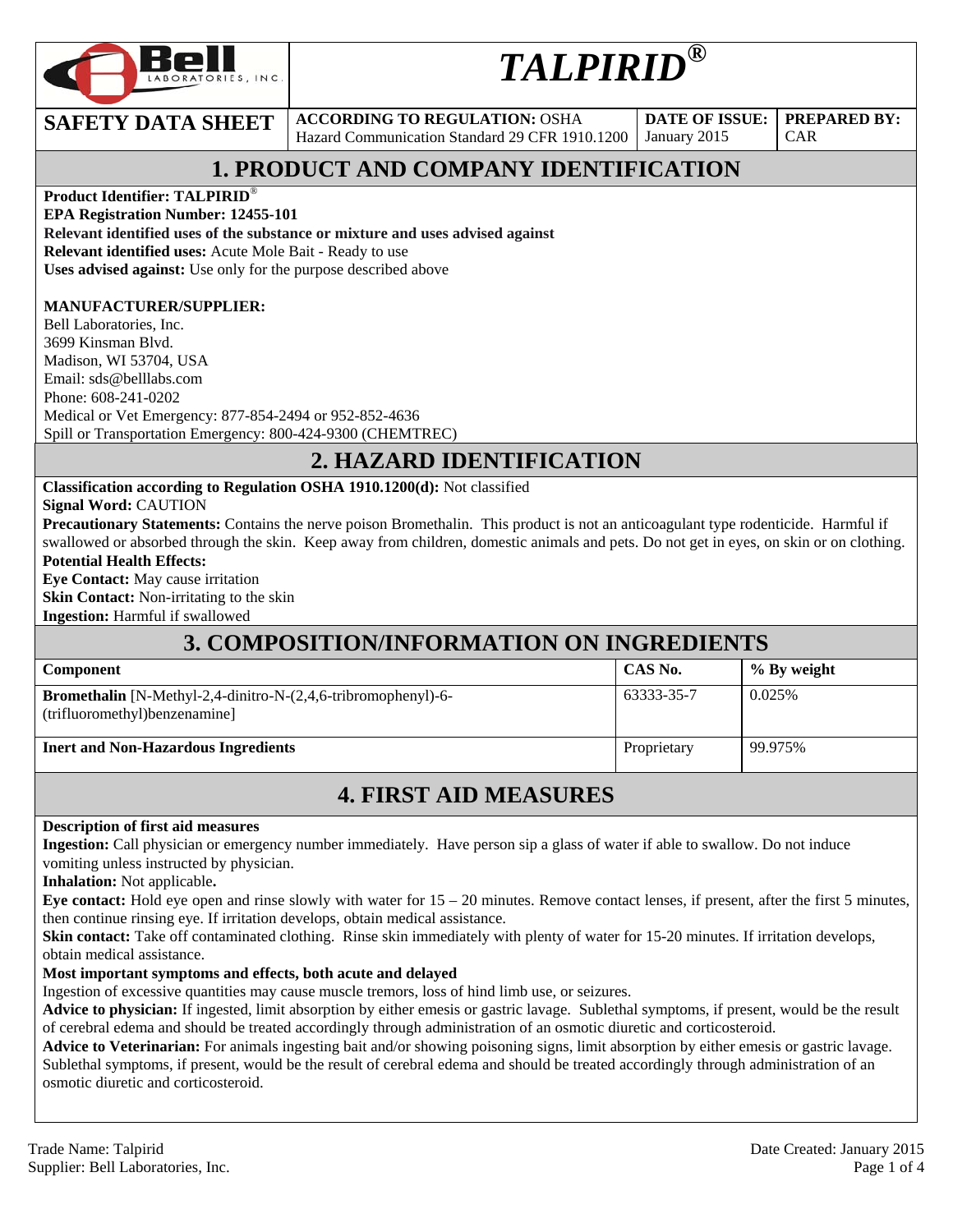### **5. FIRE-FIGHTING MEASURES**

#### **Extinguishing media**

Suitable Extinguishing Media: water, foam or inert gas.

Unsuitable Extinguishing Media: None known.

**Special hazards arising from the mixture:** High temperature decomposition or burning in air can result in the formation of toxic gases, which may include carbon monoxide and traces of nitrogen and hydrobromic acid.

**Advice for firefighters:** Wear protective clothing and self-contained breathing apparatus.

#### **6. ACCIDENTAL RELEASE MEASURES**

**Personal precautions, protective equipment and emergency procedures**: Gloves should be worn when handling the bait. Collect spillage without creating dust.

**Environmental precautions:** Do not allow bait to enter drains or water courses. Where there is contamination of streams, rivers or lakes contact the appropriate environment agency.

#### **Methods and materials for containment and cleaning up**

**For Containment:** Sweep up spilled material immediately. Place in properly labeled container for disposal or re-use.

**For Cleaning Up:** Wash contaminated surfaces with detergent. Dispose of all wastes in accordance with all local, regional and national regulations.

**Reference to other sections:** Refer to Sections 7, 8 & 13 for further details of personal precautions, personal protective equipment and disposal considerations.

### **7. HANDLING AND STORAGE**

**Precautions for safe handling**: Do not handle the product near food, animal foodstuffs or drinking water. As soon as possible, wash hands thoroughly after applying bait and before eating, drinking, chewing gum, using tobacco, or using the toilet.

**Conditions for safe storage, including any incompatibilities:** Store only in original container in a cool, dry place, inaccessible to pets and wildlife. Do not contaminate water, food or feed by storage or disposal. Keep containers closed and away from other chemicals.

#### **8. EXPOSURE CONTROLS/PERSONAL PROTECTION**

| <b>Established Limits</b> |  |
|---------------------------|--|
|                           |  |

| <b>Component</b>   | OSHA            | CGIH            | <b>Other Limits</b> |
|--------------------|-----------------|-----------------|---------------------|
| <b>Bromethalin</b> | Not Established | Not Established | Not Established     |

**Appropriate Engineering Controls:** Not required

**Occupational exposure limits:** Not established

#### **Personal Protective Equipment:**

**Respiratory protection:** Not required

**Eye protection:** Not required

**Skin protection:** Shoes plus socks, and waterproof gloves.

**Hygiene recommendations:** Wash thoroughly with soap and water after handling.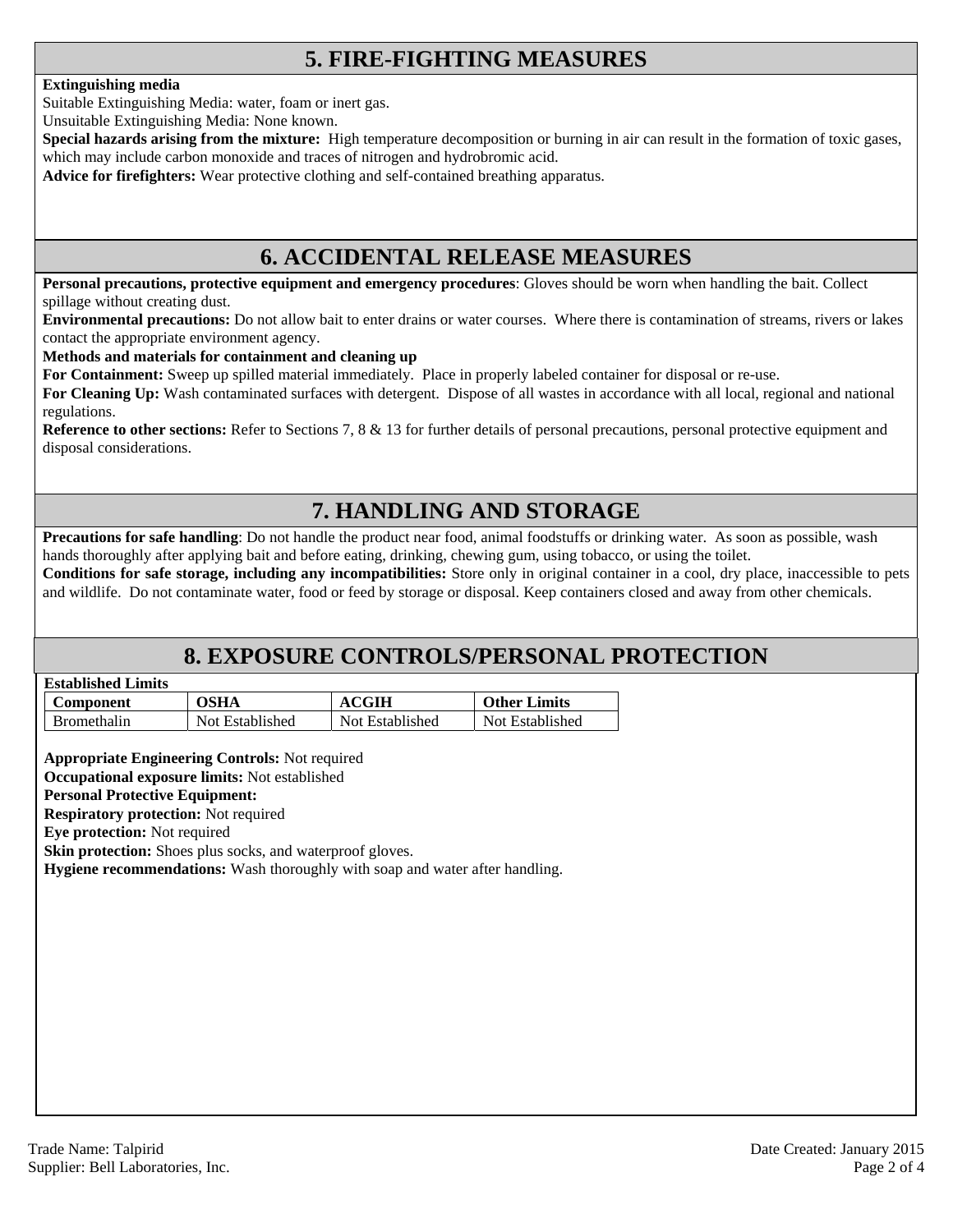#### **9. PHYSICAL AND CHEMICAL PROPERTIES**

| Information on basic physical and chemical properties |                                                                                            |
|-------------------------------------------------------|--------------------------------------------------------------------------------------------|
| Appearance/Color:                                     | Amber worm-like cylinder                                                                   |
| Odor:                                                 | Pungent                                                                                    |
| <b>Odor Threshold:</b>                                | Not applicable, odor not associated with a hazardous material.                             |
| pH:                                                   | Not applicable, Talpirid is not dispersible with water.                                    |
| <b>Melting point:</b>                                 | Not applicable to solid mole bait                                                          |
| <b>Boiling point:</b>                                 | Not applicable to solid mole bait                                                          |
| <b>Flash point:</b>                                   | Not applicable, Talpirid does not contain components classified as flammable.              |
| <b>Evaporation rate:</b>                              | Not applicable, Talpirid is a solid.                                                       |
| <b>Upper/lower flammability or</b>                    | Not applicable, Talpirid does not contain components classified as flammable or explosive. |
| explosive limits:                                     |                                                                                            |
| <b>Vapor Pressure:</b>                                | Not applicable to solid mole bait                                                          |
| <b>Vapor Density:</b>                                 | NA: Talpirid is a solid                                                                    |
| <b>Relative Density:</b>                              | 1.13 g/mL @ $20^{\circ}$ C                                                                 |
| <b>Solubility (water):</b>                            | Not water soluble                                                                          |
| <b>Solubility (solvents):</b>                         | Not applicable to solid mole bait                                                          |
| <b>Partition coefficient: n-</b>                      | Not applicable to solid mole bait                                                          |
| octanol/water:                                        |                                                                                            |
| <b>Auto-ignition temperature:</b>                     | Not applicable, Talpirid does not contain components classified as flammable.              |
| <b>Decomposition temperature:</b>                     | Not applicable to solid mole bait                                                          |
| <b>Viscosity:</b>                                     | Not applicable, Talpirid is not a liquid.                                                  |
|                                                       | <b>10. STABILITY AND REACTIVITY</b>                                                        |

**Reactivity:** Stable when stored in original container in a cool, dry location.

**Chemical stability:** Stable when stored in original container in a cool, dry location.

**Possibility of hazardous reactions:** Refer to Hazardous decomposition products

**Conditions to avoid:** Avoid extreme temperatures (below 0°C or above 40°C).

**Incompatible materials**: Avoid strongly alkaline materials.

**Hazardous decomposition products:** High temperature decomposition or burning in air can result in the formation of toxic gases, which may include carbon monoxide and traces of nitrogen and hydrobromic acid.

### **11. TOXICOLOGICAL INFORMATION**

#### **Information on toxicological effects**

**Acute Toxicity** 

**LD50, oral (ingestion):** >2000 mg/kg (rats) (Bromethalin Rat LD50 oral: 10.7 (males), 9.1 (females) mg/kg bw).

**LD50, dermal (skin contact):** > 5001 mg/kg (rats) (Bromethalin rabbit LD50 dermal: 2000 mg/kg bw).

**LC50, inhalation:** Talpirid is a worm-like cylinder and therefore exposure by inhalation is not relevant.

**Skin corrosion/irritation:** Not irritating to skin.

**Serious eye damage/Irritation:** Not irritating to eyes.

**Respiratory or skin sensitization:** Dermal sensitization: Mild Sensitizer (Guinea pig maximization test).

**Germ cell mutagenicity:** Talpirid contains no components known to have a mutagenetic effect.

**Carcinogenicity:** Talpirid contains no components known to have a carcinogenetic effect**.** 

| Components | VTT    | $\overline{\phantom{a}}$ | $\sim$ $\sim$ $\sim$ |
|------------|--------|--------------------------|----------------------|
|            | .      | m                        | <b>UDILA</b>         |
| thalin     | 11sted | Not                      | Not.                 |
|            | NOI    | <b>listed</b>            | <b>listed</b>        |

**Reproductive Toxicity:** Talpirid: No data

**Aspiration Hazard:** Not applicable Talpirid is a worm-like cylinder.

**Target Organ Effects:** None.

### **12. ECOLOGICAL INFORMATION**

**Ecotoxicity Effects:** This product is extremely toxic to mammals and birds. Dogs and other predatory and scavenging mammals and birds might be poisoned if they feed upon animals that have eaten this bait. Do not apply directly to water, or to areas where surface water is present or to intertidal areas below the mean high water mark. Runoff also may be hazardous to aquatic organisms in water adjacent to treated areas. Do not contaminate water when disposing of equipment wash water or rinsate.

**Persistence and degradability:** Talpirid is inherently biodegradable.

**Bioaccumulative potential:** Not determined for Talpirid. Bromethalin water solubility is extremely low (< 0.1mg/l).

**Mobility in Soil:** Not determined for Talpirid. Mobility of bromethalin in soil is considered to be limited.

**Other adverse effects:** None.